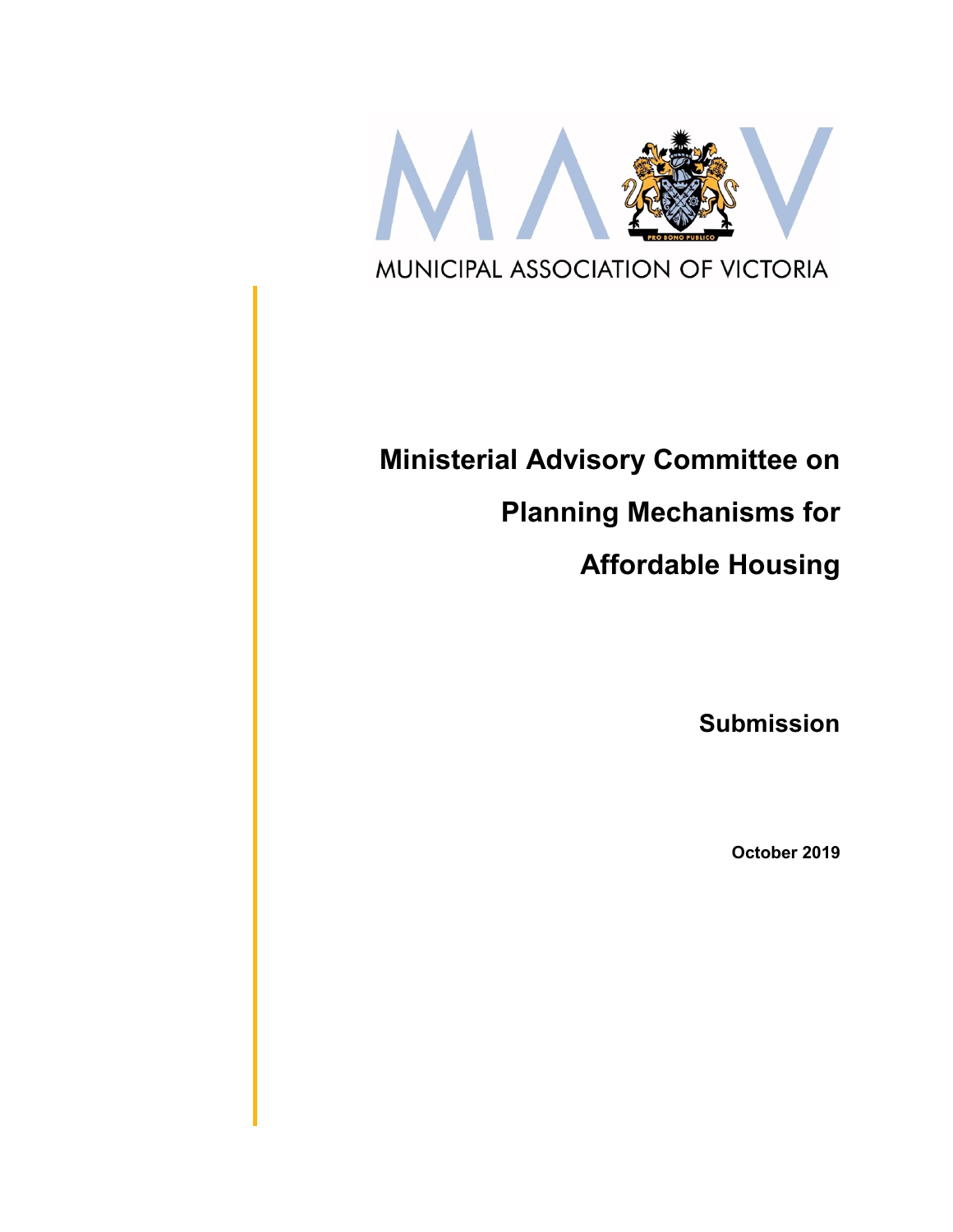

#### *© Copyright Municipal Association of Victoria, 2019.*

*The Municipal Association of Victoria (MAV) is the owner of the copyright in the publication MAV Submission Affordable Housing MAC.* 

*No part of this publication may be reproduced, stored or transmitted in any form or by any means without the prior permission in writing from the Municipal Association of Victoria.* 

*The MAV does not guarantee the accuracy of this document's contents if retrieved from sources other than its official websites or directly from a MAV employee.*

*The MAV can provide this publication in an alternative format upon request, including large print, Braille and audio.* 

*The MAV is the statutory peak body for local government in Victoria. The MAV would like to acknowledge the contribution of those who provided their comments and advice during this project. The MAV contact officer for any questions about this submission is Emlyn Breese, Senior Adviser – Planning and Environment. Email [ebreese@mav.asn.au](mailto:ebreese@mav.asn.au)*

*While this paper aims to broadly reflect the views of local government in Victoria, it does not purport to reflect the exact views of individual councils.*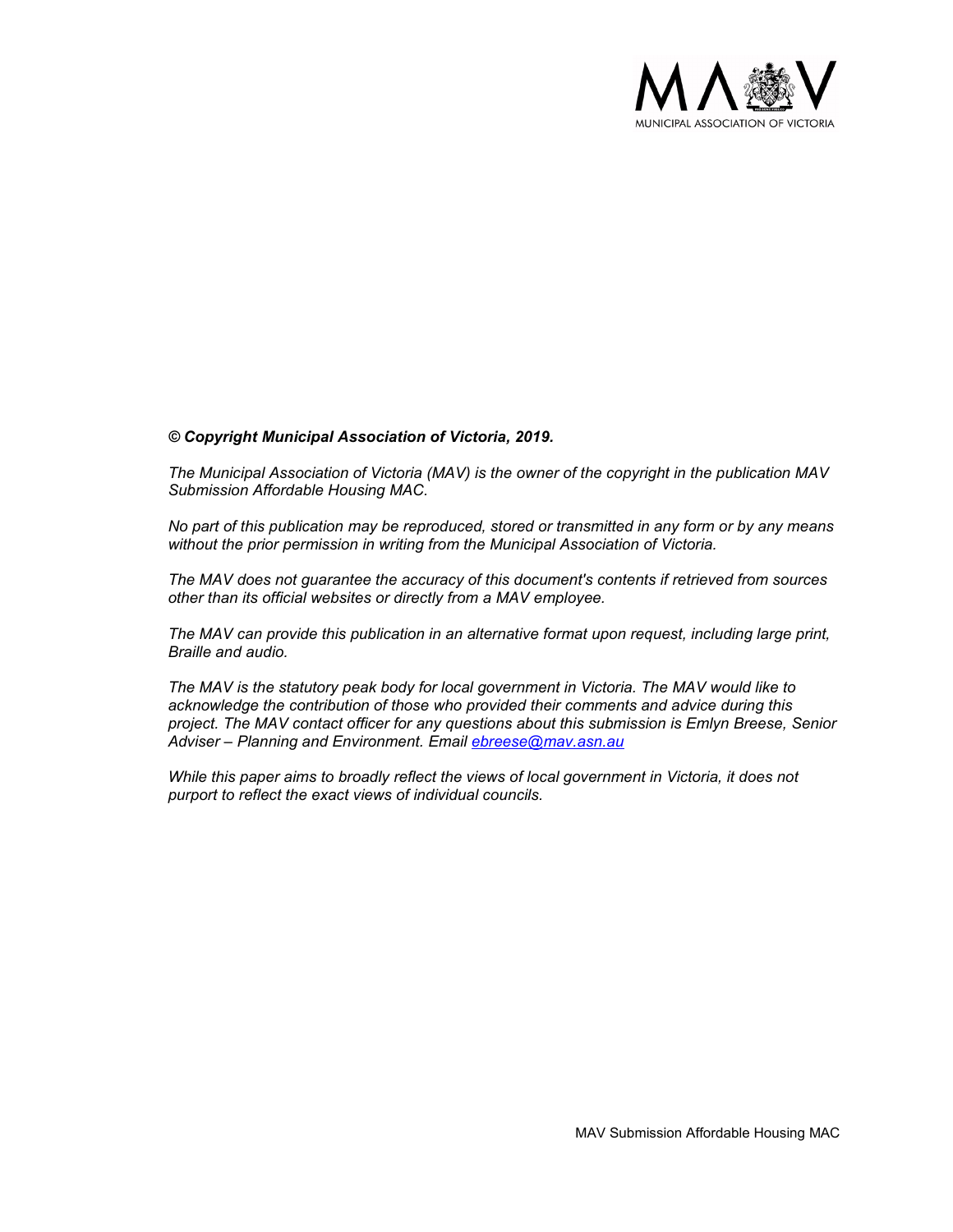

# Table of contents

| $\mathcal I$ |      |  |  |
|--------------|------|--|--|
| 2            |      |  |  |
| 3            |      |  |  |
|              | 1.1. |  |  |
|              | 1.2. |  |  |
|              | 1.3. |  |  |
|              | 1.4. |  |  |
| 4            |      |  |  |
|              | 4.1  |  |  |
|              | 4.2  |  |  |
|              | 4.3  |  |  |
|              | 4.4  |  |  |
| 5            |      |  |  |
| 6            |      |  |  |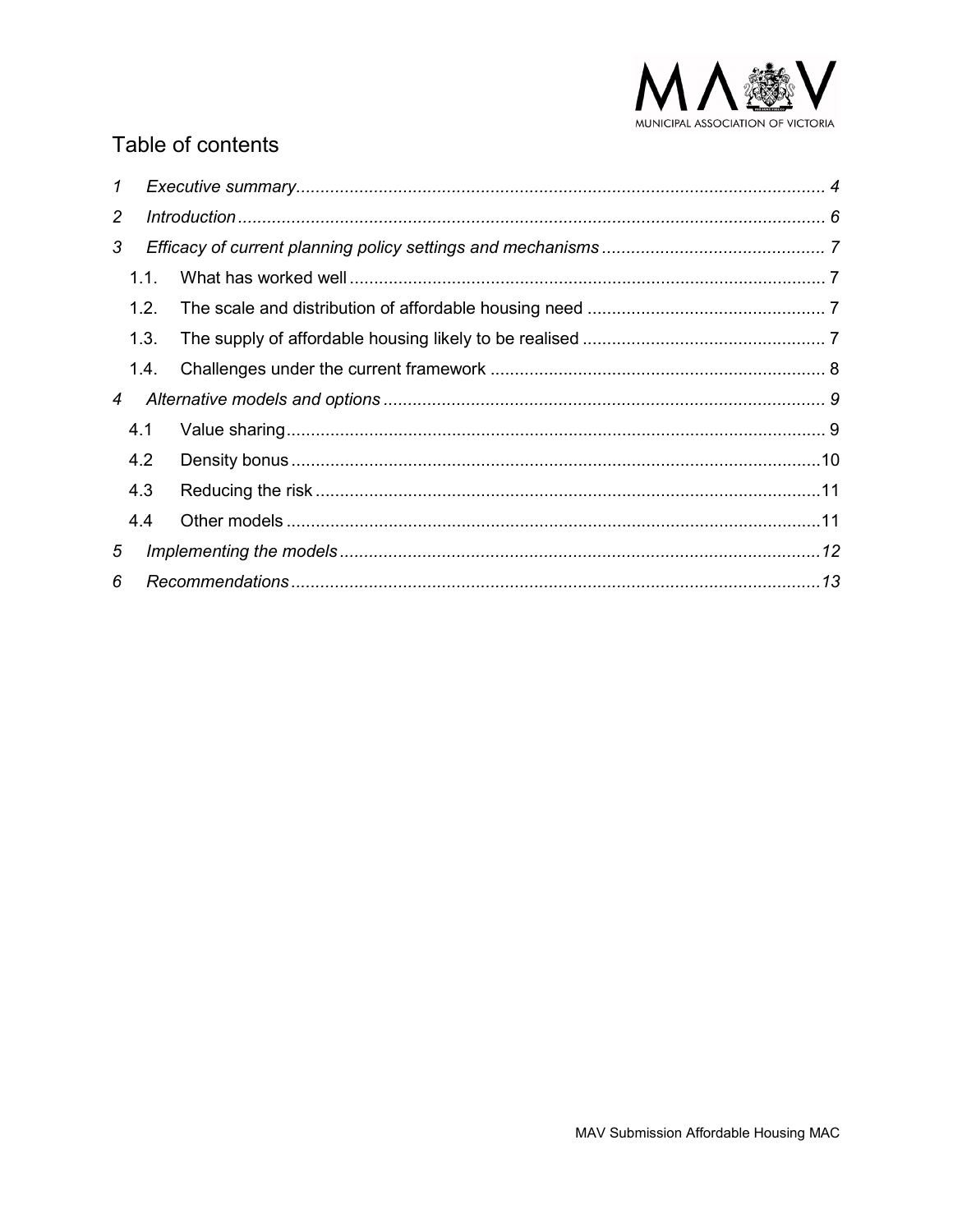# <span id="page-3-0"></span>**1 Executive summary**

The MAV welcomes the opportunity to make a submission on behalf of Victorian councils. This submission responds directly to the Committee's request for the MAV to provide feedback and advice on parts 4a, 4b and 4c of the Committee's Terms of Reference.

The MAV recognises the significant time constraints of the Committee, however we encourage you to contact councils that have benefitted from the DELWP Voluntary Affordable Housing Agreements grant funding program. They have been documenting the challenges and opportunities of the current framework.

The impact of decreasing housing affordability, and the growing need for affordable housing, are both significant issues for local government. The introduction into the *Planning and Environment Act (1987)* of a definition for affordable housing was a significant step in differentiating between housing affordability and affordable housing – two terms that are often conflated.

Numerous councils are undertaking strategic analysis to identify the current and future need for affordable housing within their municipal area. The picture of cumulative impact is bleak. Demand for affordable housing outstrips supply in inner, middle, and outer ring councils, in regional cities, and in rural towns and the gap between supply and demand is growing.

Under the current policy settings, the planning system cannot halt the growing gap between supply of and demand for affordable housing, and only a small number of affordable housing dwellings are being delivered.

There is considerable difficulty in negotiating an affordable housing contribution. This requires resources from council, developers, and often from community housing organisations, with no guarantee that there will actually be an increase the affordable housing stock. The efforts of councils and community housing organisations could be better spent assisting DELWP to develop a robust, transparent, and consistent mechanism and process to facilitate the provision of affordable housing.

Alternative models for using the planning system to deliver affordable housing contributions are:

- Value sharing A mechanism in the planning system can be created to share with the community some of the value that is created when land is rezoned or a planning permit is issued, and that shared value can result in the provision of affordable housing.
- Density bonus A planning provision could be created that provided an opportunity for additional site density (an increased floor area ratio) if a sufficient affordable housing contribution is made.
- Reducing the risk One model to secure an affordable housing contribution would be implement mechanisms that help de-risk a project, for example by removing third party appeal rights. Detailed consideration of the impact on councils and local communities of this approach should be undertaken before pursuing this option.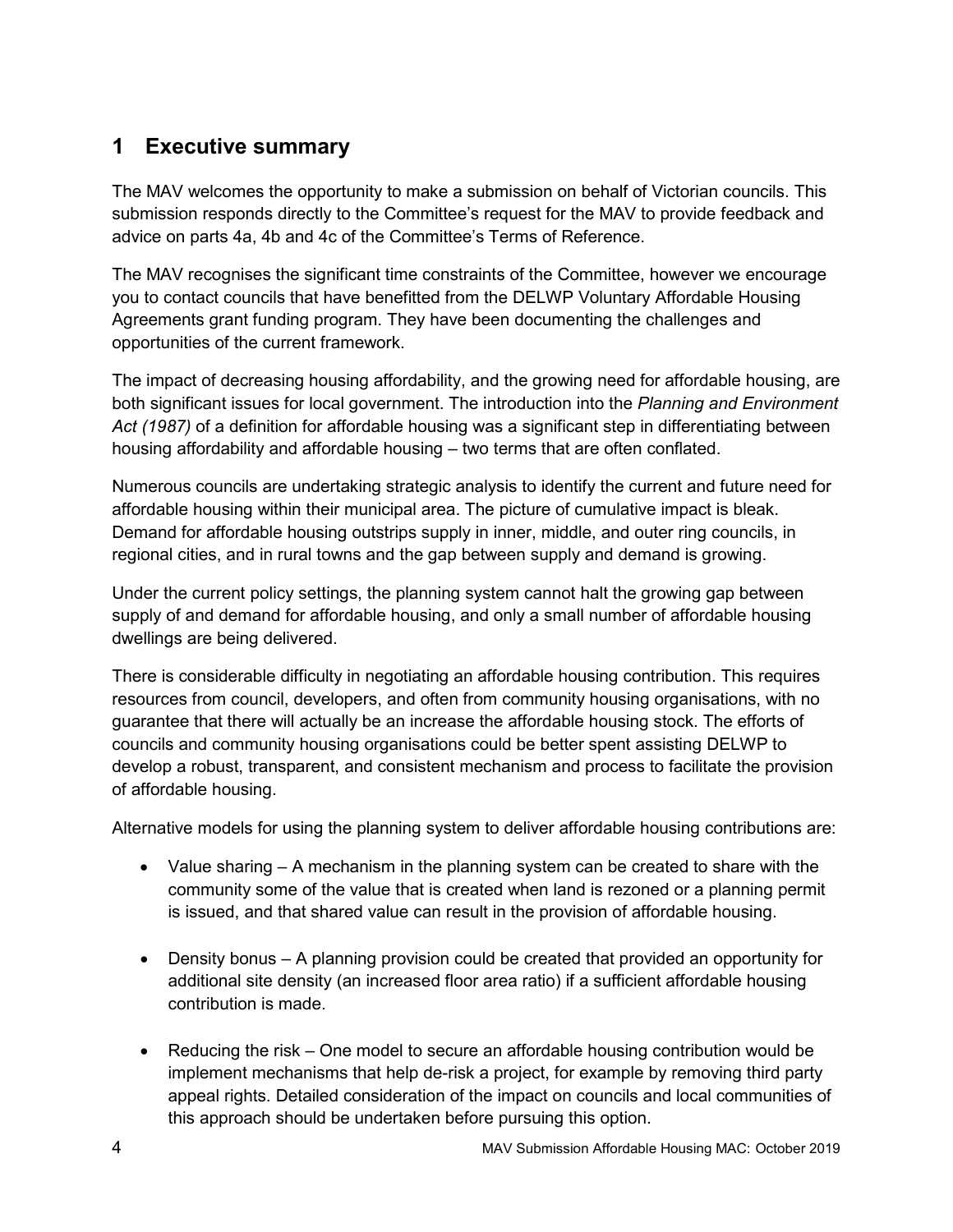<span id="page-4-0"></span>• Other models – In addition to planning mechanisms, other models for increasing affordable housing should be pursued including the use of government land.

Each of the models above could be implemented through the creation of Victorian Planning Provisions for Affordable Housing. Any provisions should be developed to provide certainty and consistency, while allowing flexibility to enable councils to respond to the specific needs of their community.

The provisions should clearly set out the way in which the affordable housing contribution will be calculated, allowing developers to work out and build the cost into their development feasibility and enabling planners to calculate the affordable housing contribution.

It should also articulate who pays for the affordable housing – moving beyond a discussion about number of dwellings to certainty about the quantum of the overall affordable housing contribution.

Based on a review of the current planning policy settings and mechanisms, plus an assessment of alternative options, the MAV recommends that:

- 1. A suite of Affordable Housing Planning Provisions is created that can be used by councils to seek affordable housing contributions for example:
	- a. Affordable Housing Planning Policy Framework (distinct from housing affordability PPF), and
	- b. Affordable Housing Overaly, with the ability to create a Schedule to the Overlay
- 2. The Provisions include mandatory (rather than discretionary) requirements so that there is certainty and clarity for landowners, developers, and planners.
- 3. The Provisions provide for land, dwelling, and/or cash affordable housing contributions and allows councils to specify the preferred form the contribution will take.
- 4. If the affordable housing contribution is to be delivered through the sale of dwellings, the Provisions clearly set out who will pay for the affordable housing (and at what discount) to provide certainty about the quantum of the affordable housing contribution.
- 5. That any requirements in the Provisions that set out the time for which a property will remain affordable housing, take into account the financial impact on the end owner of the affordable housing so that it does not create a burden on the community housing sector.
- 6. The State Government maximise the delivery of affordable housing on their existing land assets.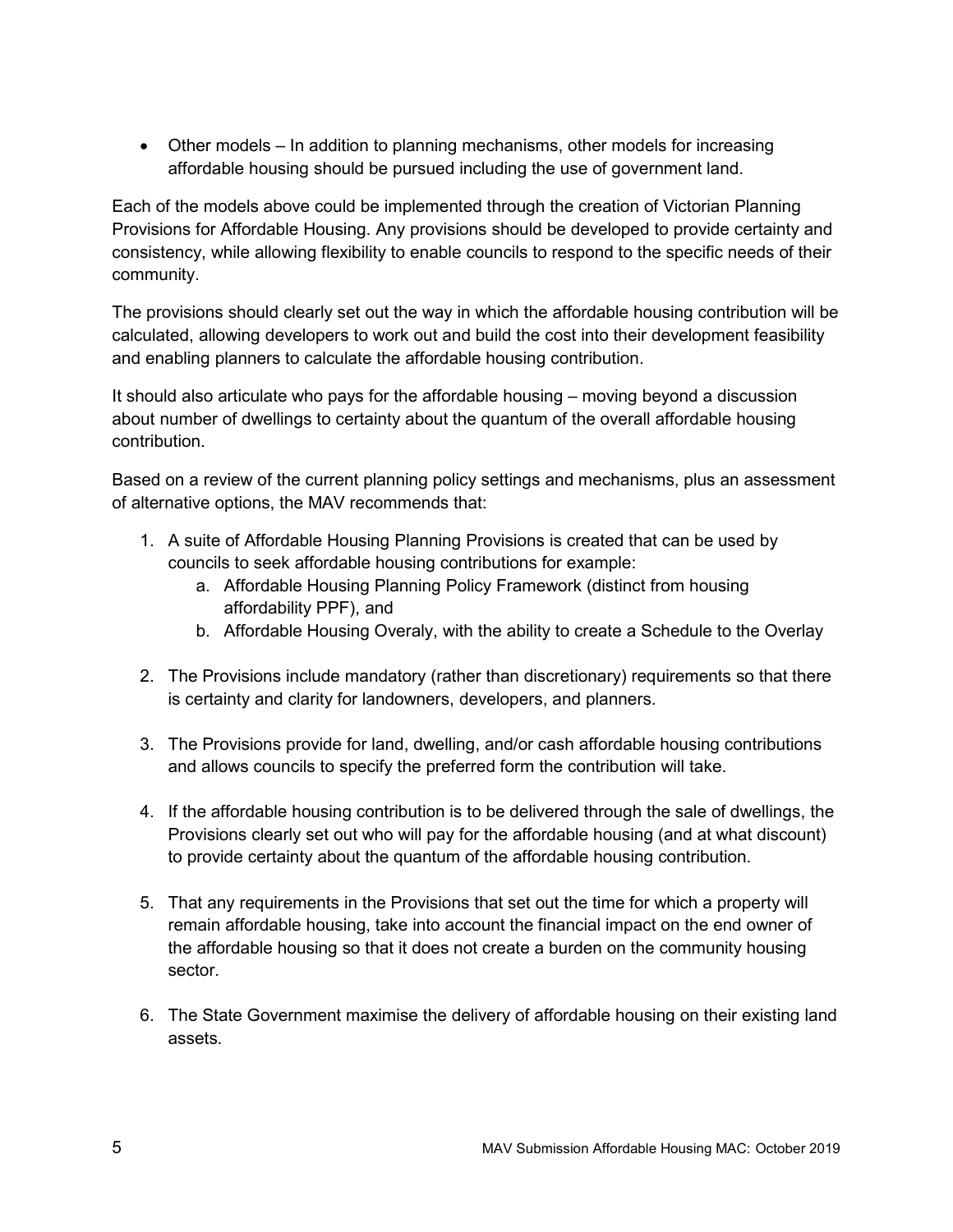# **2 Introduction**

The Municipal Association of Victoria (MAV) is the peak representative and advocacy body for Victoria's 79 councils. The MAV was formed in 1879 and the *Municipal Association Act* 1907 appointed the MAV the official voice of local government in Victoria.

Today, the MAV is a driving and influential force behind a strong and strategically positioned local government sector. Our role is to represent and advocate the interests of local government; raise the sector's profile; ensure its long-term security; facilitate effective networks; support councillors; provide policy and strategic advice; capacity building programs; and insurance services to local government.

The MAV commends the Minister for establishing the Ministerial Advisory Committee on Planning Mechanisms for Affordable Housing and welcomes the opportunity to make a submission on behalf of Victorian councils.

The impact of decreasing housing affordability, and the growing need for affordable housing, are both significant issues for local government – the level of government closest to the community.

Ensuring there is sufficient access to safe, secure, appropriate, and affordable housing for all members of a community, whether as a social or an economic driver, helps to create better communities, reduces the demand for health services, and underpins the prosperity of cities and regions.

The MAV recognises the significant time constraints of the Committee, however we urge you to take the opportunity to speak to individual councils. While our submission conveys the key matters raised by Victorian councils, the Committee would gain much by directly engaging with the councils that have firsthand experience of implementing the current planning mechanisms and a deep understanding of the needs of their communities.

Affordable housing has featured prominently both in discussions and in resolutions at MAV State Councils over recent years. Most recently, at its May 2019 meeting, the MAV State Council resolved that we *"Advocate for mandatory controls in planning schemes, in the form of inclusionary zoning, to require affordable housing contributions as part of private development."*

The following submission responds directly to the Committee's request for the MAV to provide feedback and advice on parts 4a, 4b and 4c of the Committee's Terms of Reference.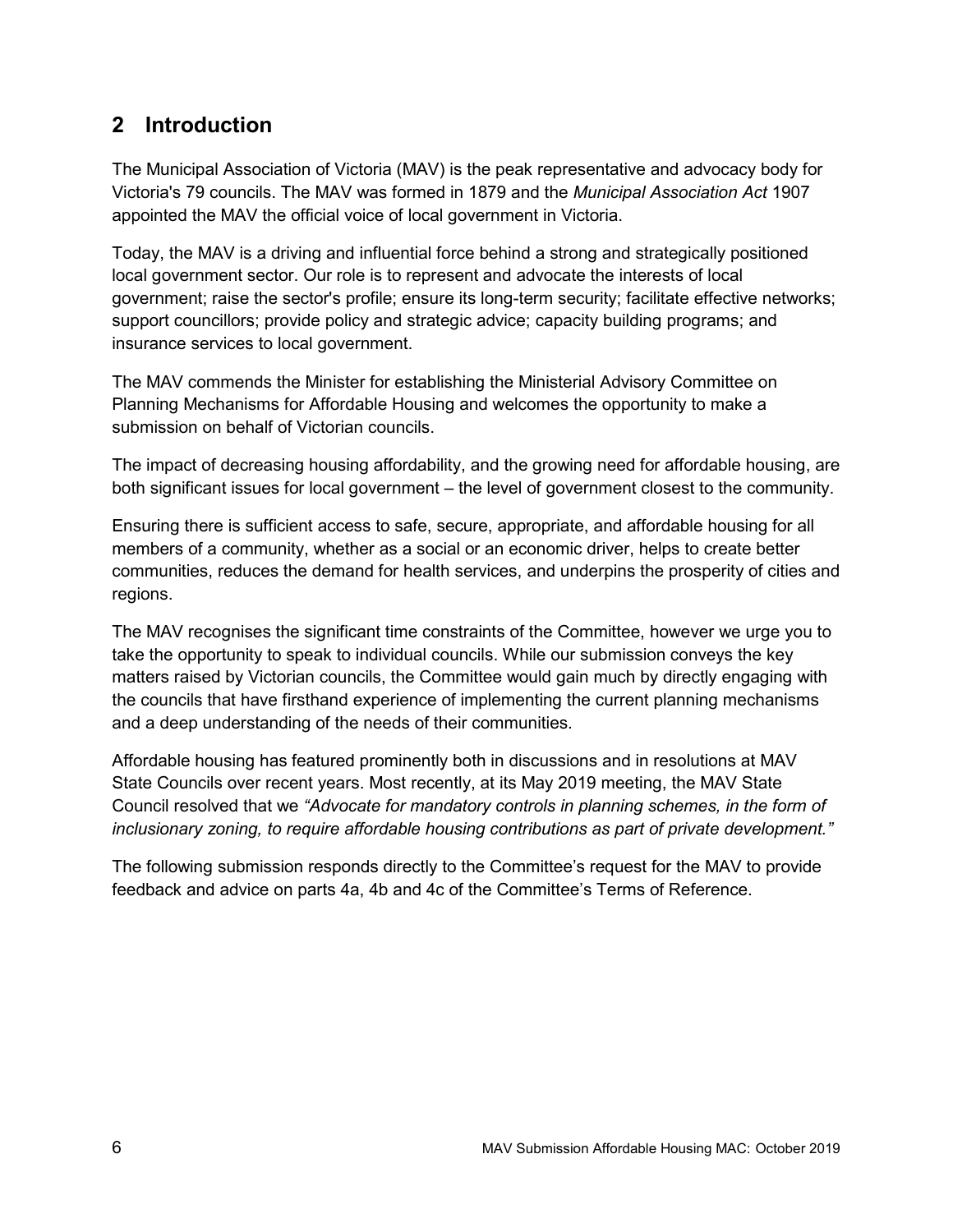# <span id="page-6-0"></span>**3 Efficacy of current planning policy settings and mechanisms**

For an overview of the efficacy of the current planning policy setting and mechanisms we encourage you to contact councils that have benefitted from the DELWP Voluntary Affordable Housing Agreements grant funding program. They have been documenting the challenges and opportunities of the current framework. Moreland and Darebin Councils have made their evaluation report publicly available and it provides a very useful overview and assessment including live case studies [\(click here\)](https://www.moreland.vic.gov.au/globalassets/areas/strategic-planning/affordable-housing-advisory-service-pilot-program-evaluation-report-updated-4-sept-2019.pdf).

#### <span id="page-6-1"></span>**1.1. What has worked well**

The introduction into the *Planning and Environment Act (1987)* (the Act) of a definition for affordable housing, (and the associated Order in Council, and the Ministerial Notice) was a significant step in differentiating between housing affordability and affordable housing – two terms often conflated by people in the development and local government sectors.

Having a definition in the Act is helping land use planners make the essential distinction between lower cost housing (delivered through housing diversity, increased supply, more efficient construction methods, lower utility costs) and affordable housing (which has an appropriate allocation and eligibility process).

#### <span id="page-6-2"></span>**1.2. The scale and distribution of affordable housing need**

Numerous councils are undertaking strategic analysis to identify the current and future need for affordable housing within their municipal area. The picture of cumulative impact is bleak. Demand for affordable housing outstrips supply in inner, middle, and outer ring councils, in regional cities, and in rural towns and the gap between supply and demand is growing.

Preliminary analysis undertaken for the City of Melbourne indicates that across the whole of metropolitan Melbourne, there is a current shortfall of 182,260 affordable housing dwellings. By 2036, that shortfall is forecast to grow to 289,062 dwellings. This reflects an increase in demand for social and affordable housing by 106,802 households over the next 20 years.

Municipal-specific needs analysis for affordable housing is being done in the absence of statewide analysis of current and future affordable housing need and in the absence of a consistent methodology for quantifying affordable housing need. In the same way that *Plan Melbourne* projects and forecasts economic growth and housing by region, there is need for a holistic and regional understanding of current and future affordable housing need.

#### <span id="page-6-3"></span>**1.3. The supply of affordable housing likely to be realised**

*Plan Melbourne* and *Homes for Victorians* both acknowledge that the planning system can contribute to the supply of social and affordable housing in Victoria, however both caution that the planning system alone cannot address the existing shortfall of affordable housing.

To ensure the supply of affordable housing better meets the demand, all three tiers of government, working with the private and not for profits will need to play a role. While planning mechanisms are essential sectors, the scale of the problem will require a multifaceted approach and a suite of mechanisms at each level of government. Preliminary modelling for the City of Melbourne suggests that even a 10% mandatory inclusionary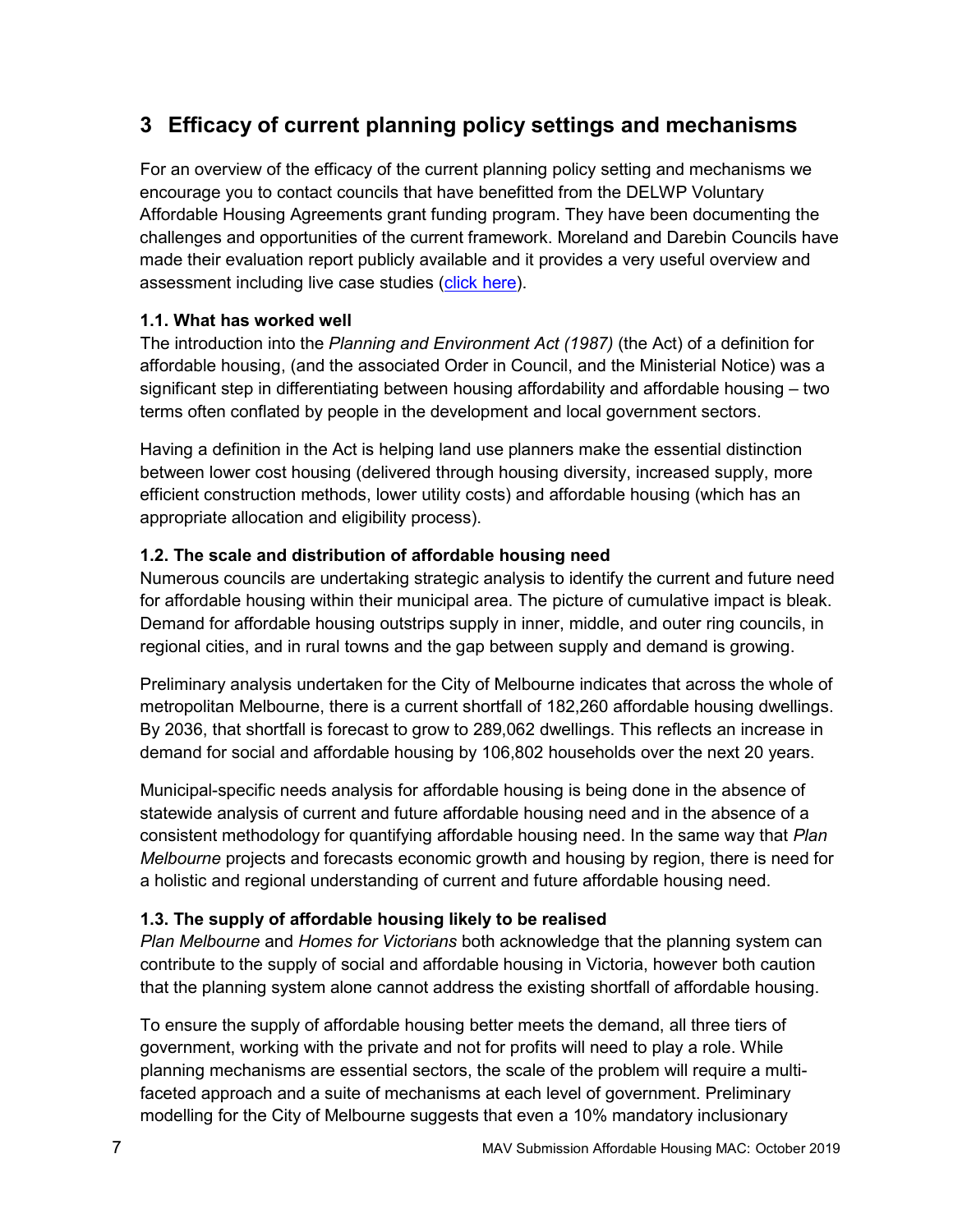zoning requirement is likely to only deliver approximately 20% of the affordable housing required to meet the demand.

Under the current policy settings, the planning system cannot halt the growing gap between supply of and demand for affordable housing, and only a small number of affordable housing dwellings are being delivered. The reasons for this are set out below.

#### <span id="page-7-0"></span>**1.4. Challenges under the current framework**

The current framework relies on developers voluntarily agreeing to make an affordable housing contribution. The current planning policy settings and mechanisms have resulted in several challenges namely:

- A significant investment of staff resources from councils, developers, and community housing organisations is being used to try and negotiate affordable housing contributions, without the certainty of any affordable housing outcome. The negotiations can be lengthy and complex which causes delays.
- The policy setting has resulted in considerable focus on the quantum of affordable housing being sought with insufficient focus on who pays for the affordable housing. An agreement that requires 5% of dwellings to be affordable housing, but does not say if those properties are to be gifted (100% discount), or sold at a discount rate, or at full market value to a registered housing agency does not provide the developer, council, or a community housing organisation with certainty about the obligations and outcomes.
- Lack of certainty and clarity for developers about the size of an affordable housing contribution meaning they cannot factor in the cost of an affordable housing contribution when they are preparing their development feasibility prior to purchasing a site. When deciding how much to offer for a site, a developer has to gamble on whether other bidders for a piece of land will or won't factor in the cost of an affordable housing contribution.
- Without being able to factor in the cost of affordable housing, developers require trade-offs or incentives in order for their development to be financially feasible while providing an affordable housing contribution. The incentives that a council can offer (e.g. reduce car parking requirements, reduced setbacks) are small in value compared to the cost of providing an affordable housing contribution.
- There is significant inequity in the distribution of the cost of affordable housing contributions. Due to the staff time and complexity of negotiations and trade-offs, most councils will only seek an affordable housing contribution for large developments (more than 20 dwellings). This means that smaller infill developments are not shouldering their share of the cost of affordable housing contributions.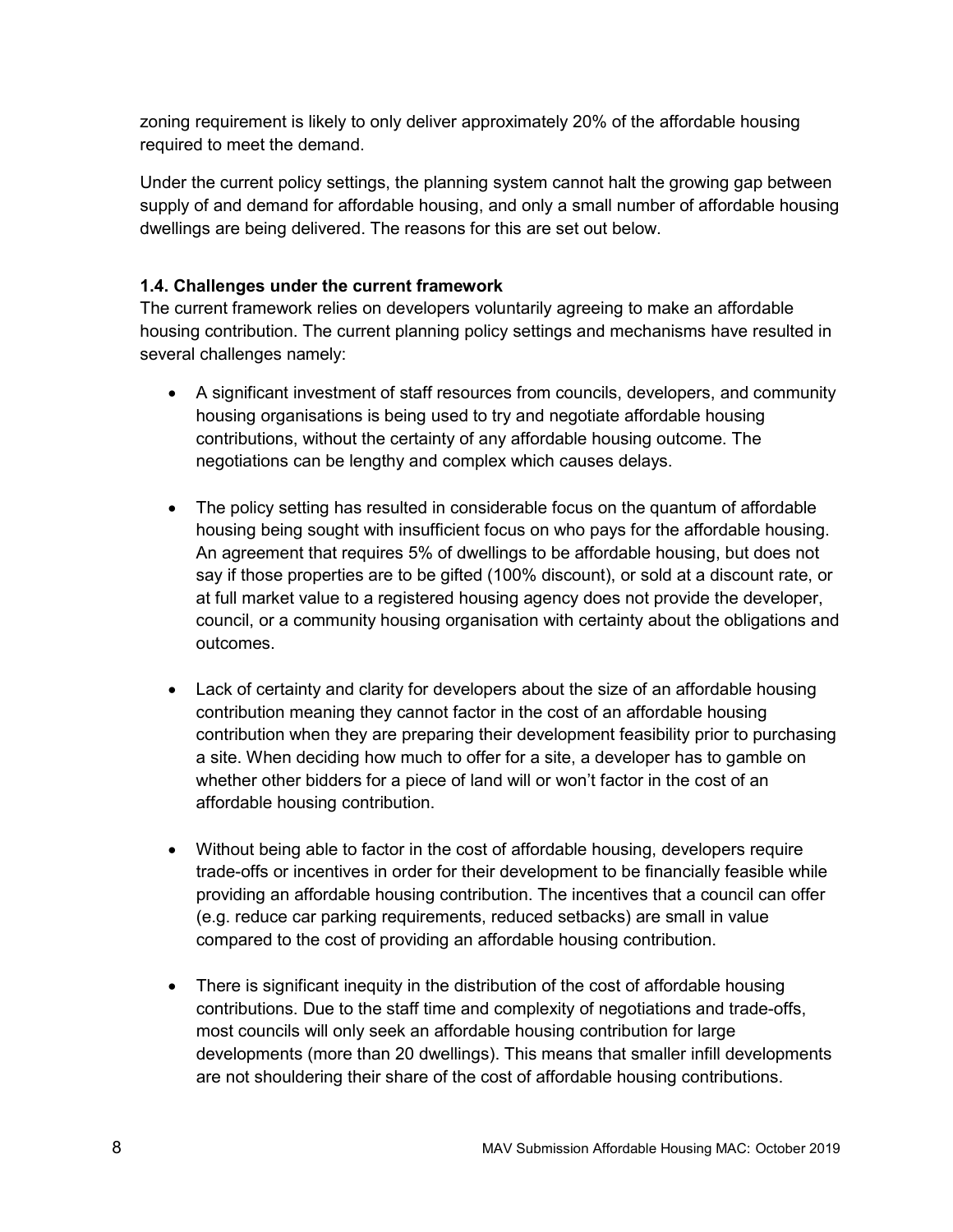- Because smaller infill developments (up to 20 dwellings) are not making an affordable housing contribution, there are significant lost opportunities in municipalities where infill development accounts for a large portion of new housing supply.
- There is uncertainty across the planning sector about how and where to include provisions for an affordable housing contribution when considering a planning scheme amendment to rezone land. A Section 173 agreement does not provide the transparency that planning provisions do.

There is considerable difficulty in negotiating an affordable housing contribution, requiring resources from council, developers, and often from community housing organisations, with no guarantee that there will actually be an increase the affordable housing stock. The efforts of councils and community housing organisations could be better spent assisting DELWP to develop a robust, transparent, and consistent mechanism and process to apply, rather than negotiating for each individual development as it arises.

While the amendments to the Act provide a starting point for the delivery of affordable housing through planning mechanisms, there is a dependence on the success of negotiated outcomes. Without a mechanism to mandate the provision of affordable housing (including being clear on who pays for it), all of the positive changes made by State Government lack strength to deliver even a small portion of the affordable housing required to meet the demand in Victoria.

# <span id="page-8-0"></span>**4 Alternative models and options**

#### <span id="page-8-1"></span>**4.1 Value sharing**

One model for using the planning system to contribute to affordable housing is designed around the reality that the zoning (rezoning) of land, and/or the issuing of a planning permit creates value for the landowner/developer. A mechanism in the planning system can be implemented to share with the community some of that uplift in value in the form of an affordable housing contribution.

This is similar to the mechanisms that already exist for seeking public open space contributions, development contributions, or infrastructure levies. In those cases, there is a clearer nexus between the new development and the resulting additional demand on infrastructure and public assets that will result, but the principle is the same.

The mechanisms would create a requirement for an affordable housing contribution as part of a:

- Planning scheme amendment to rezone land
- Development where a planning permit is required
- Precinct Structure Plan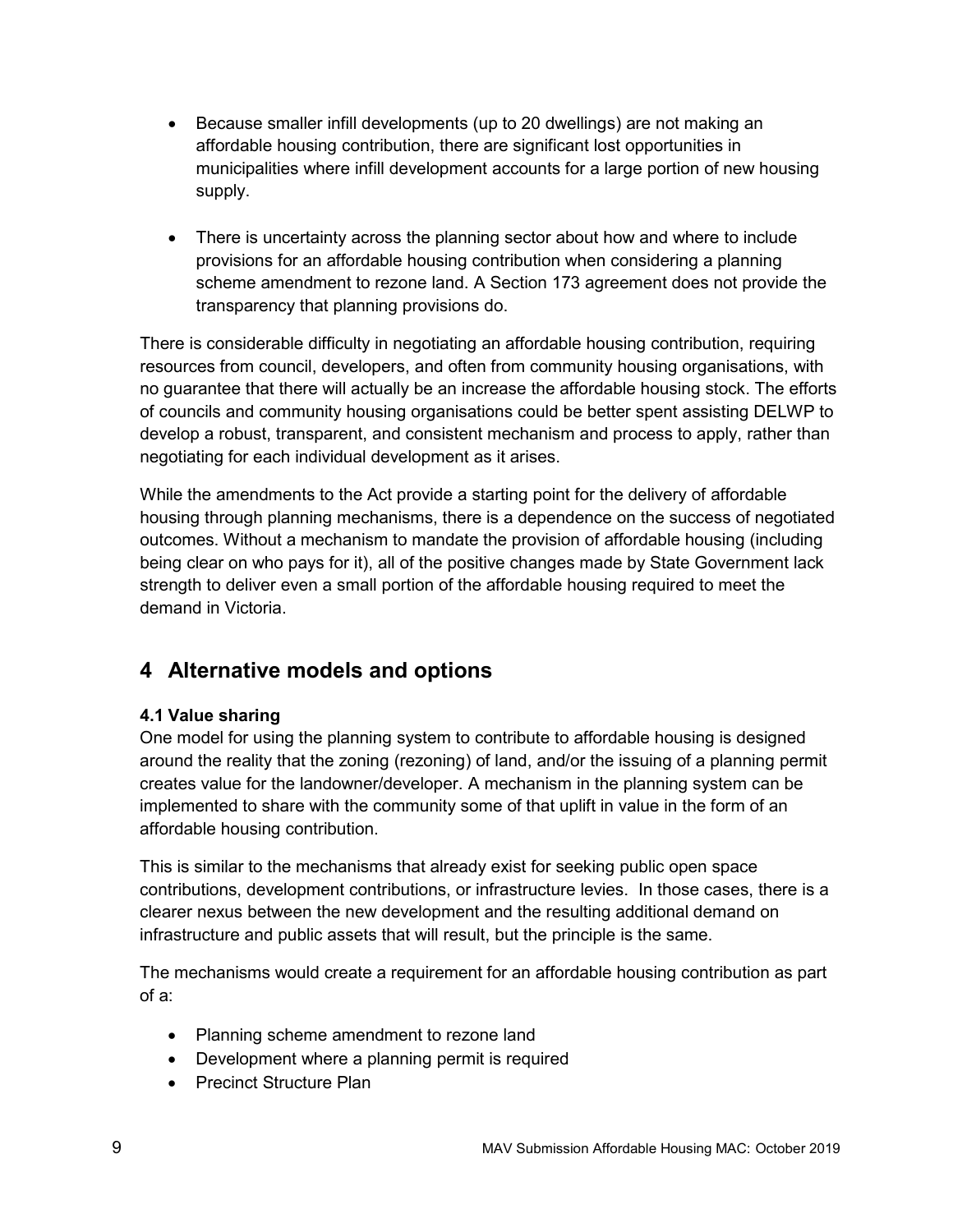The benefit of this approach is that it responds to proposed changes to the use and development of land and seeks to share the value created through the planning system. It can be applied to developments of any scale, allowing for a more equitable distribution of affordable housing contributions.

Concerns are sometimes raised that a requirement for an affordable housing contribution will simply raise the cost of other housing. In practice, rather than the cost being borne by the developer or future homeowner, the cost will actually flow back through to the landowner they would see a reduced land value for a site with the requirement for an affordable housing contribution vs. the land value of a comparable site without the requirement.

A constraint of this approach is where land has already been purchased at an increased price in anticipation of creating value through a planning scheme amendment or obtaining a planning permit. In such instances, it may be financially unfeasible to continue with the development.

For the value-share approach to be robust, transparent, and effective the requirements would need to be mandatory rather than voluntary. It should be applied to proposals that have a residential component. The affordable housing contribution could be in the form of land, dwellings, or cash. The ability to require cash contributions would be particularly important for small-scale developments where it is not feasible to provide an affordable housing dwelling.

#### <span id="page-9-0"></span>**4.2 Density bonus**

A planning provision could be created that provided an opportunity for additional site density (an increased floor area ratio) if a sufficient affordable housing contribution is made. This is the approach in [SEPP 70](https://www.planning.nsw.gov.au/-/media/Files/DPE/Guidelines/guideline-sepp70-developing-affordable-housing-contribution-scheme-2019-02-28.pdf?la=en) in NSW which provides the mechanism for councils to develop schemes and levy developer contributions for affordable housing. This is also the approach adopted in Fisherman's Bend (GC81) and Melbourne Central City (C270).

The benefit of this approach is that it provides the option for the developer to opt in or opt out, and so may garner less resistance from the development sector.

For the approach to be robust, transparent, and effective the requirements would need to set out who will pay for the affordable housing and the extent to which the developer will be expected to discount to affordable housing. Any discount will need to be set at a level that makes it financially viable for a community housing organisation to purchase it.

There are two key constraints of this approach. The first is that it is difficult to determine how much, if any, affordable housing will be delivered as it relies on the developer opting in. The other constraint is that the approach relies on setting the base floor ratio at a point that is less than what the site and surrounds can accommodate. This may result in underdevelopment of the site (if a developer chooses not to opt in) which is an inefficient outcome. Alternatively, if the base floor ratio is set at a point that reflects the maximum that the site and surrounds can accommodate, then if a developer opts in an overdevelopment of the site will occur with the resulting detrimental impact on the amenity of the neighbourhood.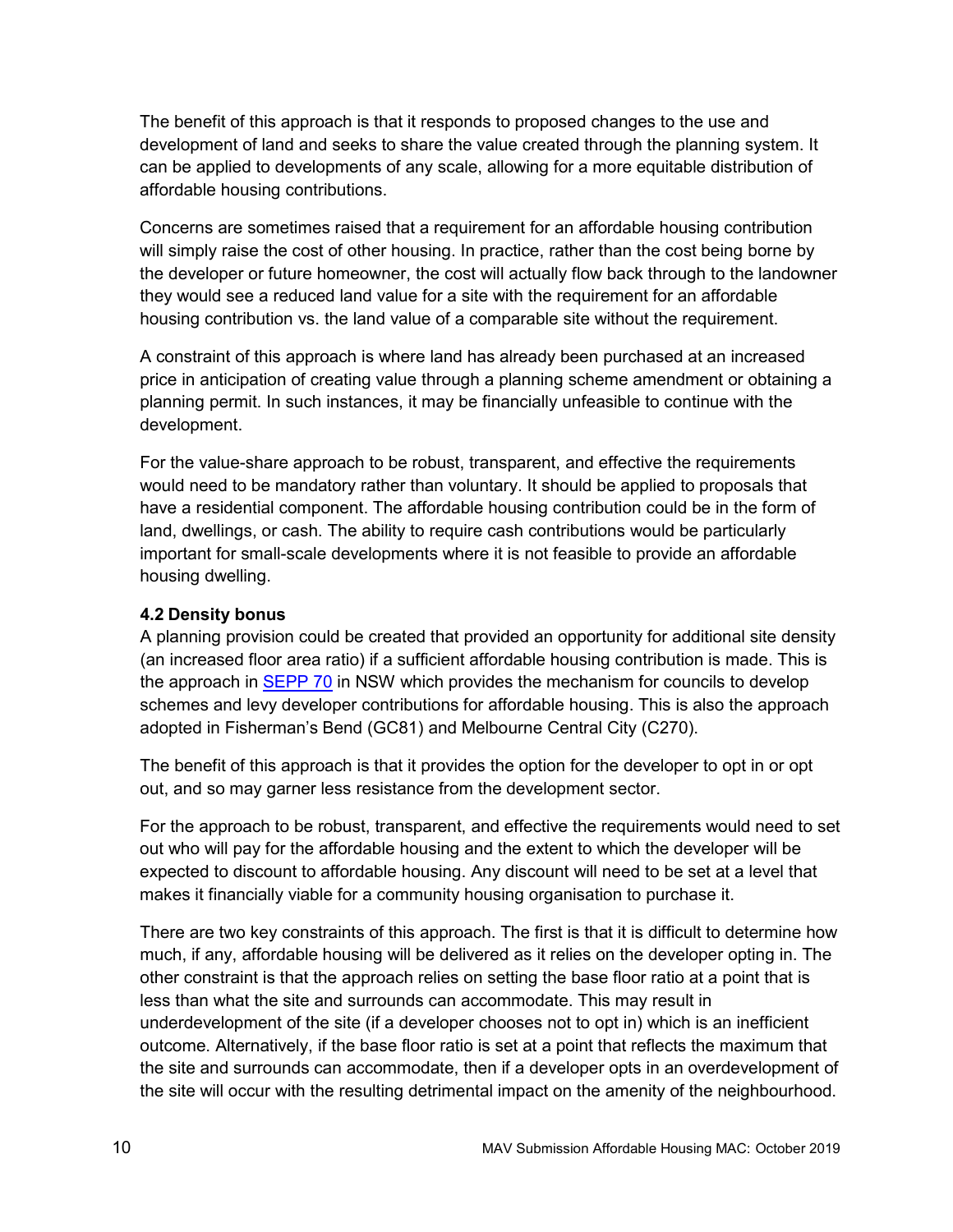#### <span id="page-10-0"></span>**4.3 Reducing the risk**

The development sector, as with any enterprise, requires a certain return on the investment they make. The greater the risk in making the investment, the greater the return they require to cover that risk. One model to secure an affordable housing contribution would be to implement mechanisms that help de-risk a project in exchange for an affordable housing contribution. The risk could be reduced by:

- Exemptions from notification
- Removing  $3<sup>rd</sup>$  party appeal rights
- Providing for a faster permit system
- Exemptions from permit requirements (e.g. VPP 52.22 Community Care [Accommodation\)](http://planning-schemes.delwp.vic.gov.au/schemes/vpps/52_22.pdf?_ga=2.215228567.148597774.1548733095-1334657687.1548733095)

It should be noted that several of our member councils raised concerns that implementing this approach may lead to community backlash and further stigmatization of affordable housing. It could also result in a reduction in the quality of built form, urban design, and internal amenity of the dwellings. Detailed consideration of the impact on councils and local communities of this approach should be undertaken before pursing this option.

The benefit of this approach is that it may allow for streamlining and cost savings for community housing associations that are undertaking their own developments.

There may be resourcing costs to councils if they are required to make a decision on applications more quickly, and in responding to community enquiries.

The constraint of this approach is in finding the balance between encouraging developments that include a minimum affordable housing contribution, and having the opportunity to assess and determine the appropriateness of other elements of the proposal (parking, built form, etc.).

For the approach to be robust, transparent, and effective the requirements would need to set out the minimum affordable housing contribution that would need to form part of a development, and processes would need to be put in place for determining whether the proposal met the requirements.

#### <span id="page-10-1"></span>**4.4 Other models**

The planning system alone cannot deliver the amount of affordable housing required to meet the significant unmet demand for affordable housing in Victoria. In addition to planning mechanisms other models for increasing affordable housing should be pursued including:

• Requiring affordable housing as part of the development of any State Government land. Opportunities include: Development Victoria projects, developments associated with level crossing removal projects, air-rights over at-grade commuter and other carparks, other government land.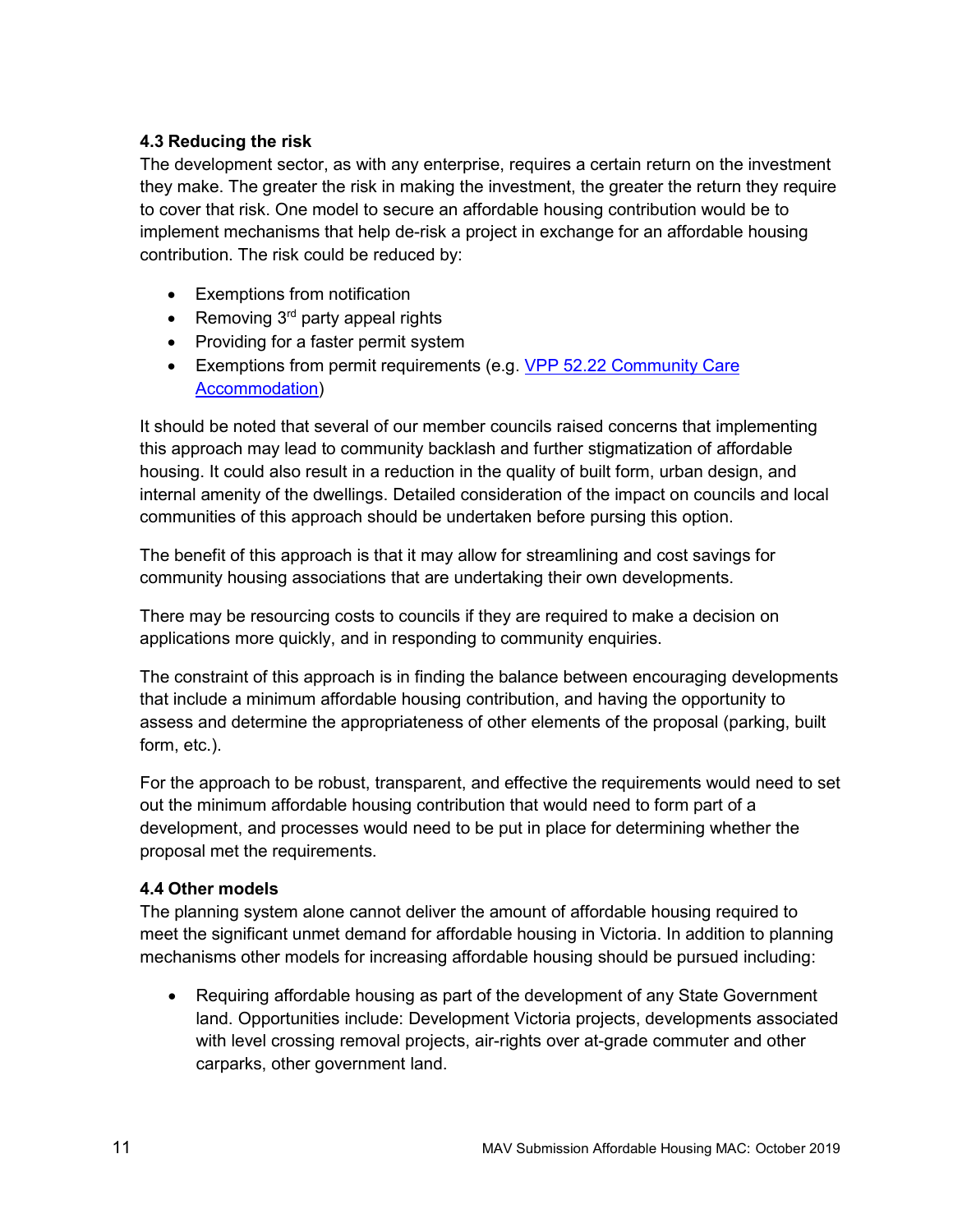- Ongoing and certain funding streams for the construction of affordable housing enabling community housing associations to create a pipeline of development, rather than operating in a stop start and reactive environment.
- Strategies involving long term leases on government land could assist to increase affordable housing supply, in particular a program that favours 'BOOT' (Build-ownoperate-transfer) schemes.
- Redevelopment of existing public housing, respecting councils' role as Responsible Authority.
- Counter-cyclical stimulus through direct investment in affordable housing by the State or Federal governments to help even out the downturns in the construction and property sectors.

# <span id="page-11-0"></span>**5 Implementing the models**

Each of the models above could be implemented through the creation of Victorian Planning Provisions for Affordable Housing. Any provisions should meet the following criteria:

- Provide certainty and consistency, while allowing some flexibility to enable councils to respond to the specific needs of their community – an Overlay and Schedule to the Overlay could achieve this
- Clearly set out the way in which the affordable housing contribution will be calculated, allowing developers to work out and build the cost into their development feasibility and enabling planners to calculate the affordable housing contribution
- Articulate who pays for the affordable housing moving beyond a discussion about number of dwellings to certainty about the quantum of the overall affordable housing contribution.

Other aspects that will also need to be in place are:

- A process to collect and distribute cash-in-lieu contributions, noting councils' preference for contributions that come from their community to be invested within their community
- Mechanisms to secure the benefit of the affordable housing in the community, recognising that a requirement for a specific building to remain used as affordable housing in perpetuity will make management of that property unfeasible for any asset owner who will need to ability to divest of assets (and reinvest in other assets) as part of their long term asset management strategy